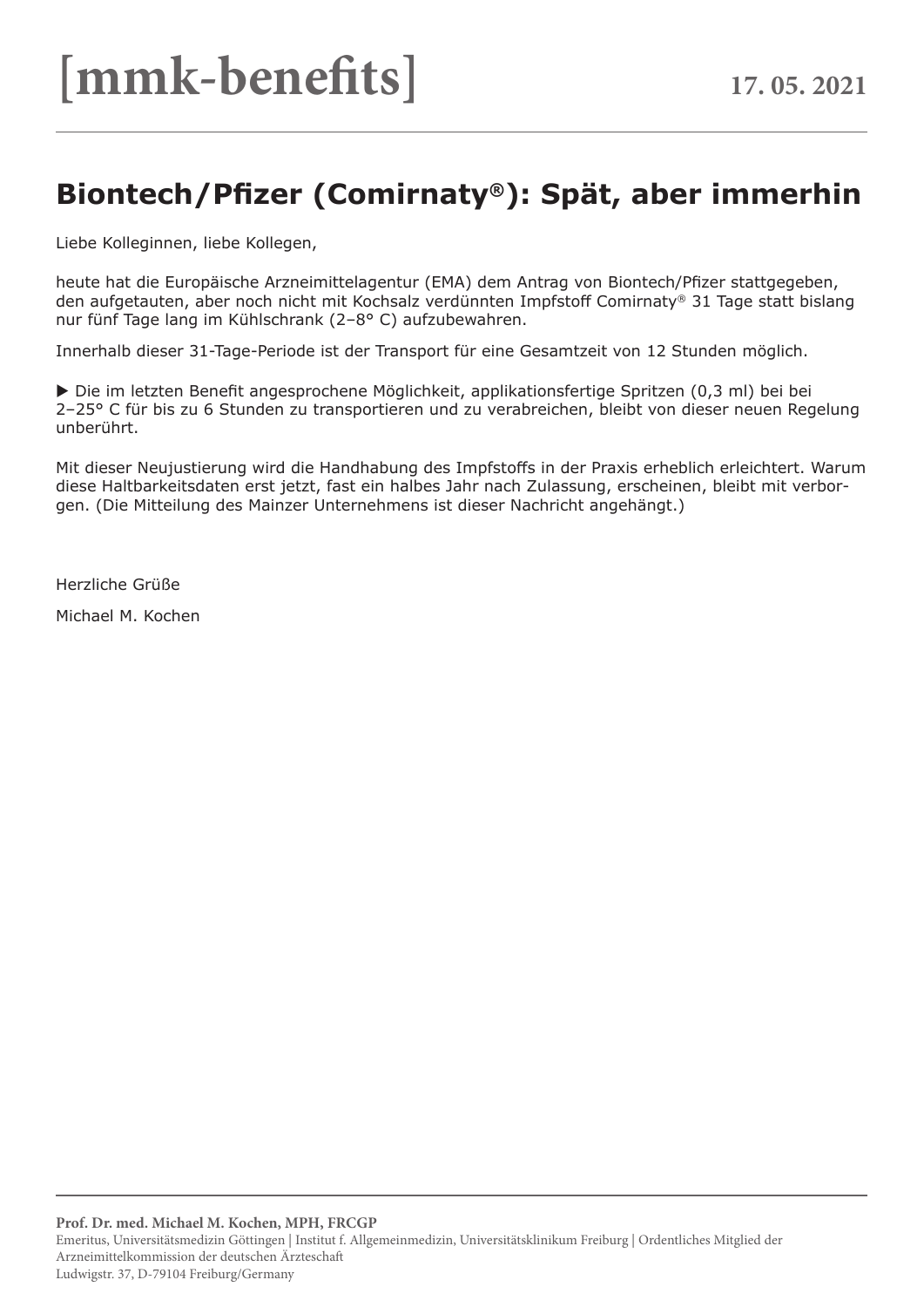# **BIONTECH**

### **Update on Stability of COMIRNATY®: Longer Storage Possible**

May 17, 2021

On May 17, 2021, the European Medicines Agency (EMA) has approved a change to the existing storage conditions.

The thawed, undiluted COVID-19 vaccine can be stored at fridge temperatures of 2 °C to 8 °C for one month (31 days), instead of five days at fridge temperatures as previously indicated.

Within this 31-day-period, transport of the thawed, undiluted vials is still possible for a maximum of 12 hours in total. The shelf life of the diluted vaccine does not change and is stable for 6 h at 2-30 °C from the time of dilution and must be administered within this time.

The change of the storage conditions is based on new data from stability studies that confirmed the product quality for 31 days. The formulation remained unchanged. The extended storage period is effective immediately and accounts for all currently available and future batches. The companies have already submitted a similar request to the U.S. Food and Drug Administration (FDA) and plan to request additional amendments with other regulatory authorities worldwide.

#### **About BioNTech**

Biopharmaceutical New Technologies is a next generation immunotherapy company pioneering novel therapies for cancer and other serious diseases. The Company exploits a wide array of computational discovery and therapeutic drug platforms for the rapid development of novel biopharmaceuticals. Its broad portfolio of oncology product candidates includes individualized and off-the-shelf mRNA-based therapies, innovative chimeric antigen receptor T cells, bi-specific checkpoint immuno-modulators, targeted cancer antibodies and small molecules. Based on its deep expertise in mRNA vaccine development and in-house manufacturing capabilities, BioNTech and its collaborators are developing multiple mRNA vaccine candidates for a range of infectious diseases alongside its diverse oncology pipeline. BioNTech has established a broad set of relationships with multiple global pharmaceutical collaborators, including Genmab, Sanofi, Bayer Animal Health, Genentech, a member of the Roche Group, Regeneron, Genevant, Fosun Pharma, and Pfizer. For more information, please visit www.BioNTech.de.

#### **BioNTech Forward-looking Statements**

This press release contains "forward-looking statements" of BioNTech within the meaning of the Private Securities Litigation Reform Act of 1995. These forward-looking statements may include, but may not be limited to, statements concerning: BioNTech's efforts to combat COVID-19; the collaboration between BioNTech and Pfizer to develop a COVID-19 vaccine (including a potential second booster dose of BNT162b2 and/or a potential booster dose of a variation of BNT162b2 having a modified mRNA sequence); the potential of BNT162b2 for adolescents 12 to 15 years of age, evaluation of BNT162b2 in children 6 months to 11 years old, anticipated timing of regulatory submissions, regulatory approvals or authorizations and anticipated manufacturing, distribution and supply); our expectations regarding the potential characteristics of BNT162b2 in our clinical trials and/or in commercial use based on data observations to date; the ability of BNT162b2 to prevent COVID-19 caused by emerging virus variants; the expected time point for additional readouts on efficacy data of BNT162b2 in our clinical trials; the nature of the clinical data, which is subject to ongoing peer review, regulatory review and market interpretation; the timing for submission of data for, or receipt of, any marketing approval or Emergency Use Authorization; our contemplated shipping and storage plan, including our estimated product shelf life at various temperatures; the risk that demand for any products may be reduced or no longer exist; the ability of BioNTech to supply the quantities of BNT162 to support clinical development and market demand, including our production estimates for 2021; and challenges related to public vaccine confidence or awareness. Any forward-looking statements in this press release are based on BioNTech's current expectations and beliefs of future events, and are subject to a number of risks and uncertainties that could cause actual results to differ materially and adversely from those set forth in or implied by such forward-looking statements. These risks and uncertainties include, but are not limited to: the ability to meet the pre-defined endpoints in clinical trials; competition to create a vaccine for COVID-19; the ability to produce comparable clinical or other results, including our stated rate of vaccine effectiveness and safety and tolerability profile observed to date, in the remainder of the trial or in larger, more diverse populations upon commercialization; the ability to effectively scale our productions capabilities; and other potential difficulties.

For a discussion of these and other risks and uncertainties, see BioNTech's Annual Report on Form 20-F for the Year Ended December 31, 2020, filed with the SEC on March 30, 2021, which is available on the SEC's website at [www.sec.gov.](https://www.globenewswire.com/Tracker?data=4j7et35zbZ7UVLtsnFHJ0QN9anNol2cmSScOvSYwmUbMc49_qdiUN3aj_5MEYyECPpFo4YQjkSRl4W5-LoBXHA==) All information in this press release is as of the date of the release, and BioNTech undertakes no duty to update this information unless required by law.

#### **Pfizer Contacts:**

**Media Relations** Andrew Widger +44 1737 330909 [Andrew.Widger@Pfizer.com](https://www.globenewswire.com/Tracker?data=wFxeXf_wTIftQ18iC793m8mNrIozSpCCRly3U4MHpbbTi86gb94s8XuydVhunWMAUxUnzz5qeHdoQXsK5T80ff0B_6hBqRflakHP38YOcqk=)

**Investor Relations** Chuck Triano +1 (212) 733-3901 [Charles.E.Triano@Pfizer.com](https://www.globenewswire.com/Tracker?data=9EVRcDTFZ6A7jFvmsbT8cwrvk_ymyfc2kxdRA3tuz2kyw0ncePklaLX2DE0gDDucxcxs2-g-NJiYLmPxn4X70xlVdBIR388dl7CHKNIRA2n3JJ1QHRI78flwwiFH4Eto)

#### **BioNTech Contacts:**

**Media Relations** Jasmina Alatovic +49 (0)6131 9084 1513 [Media@biontech.de](https://www.globenewswire.com/Tracker?data=itJUSGFo1x1_MHHSYt9LguPd9UbysB3lWHLgyLiedZKf8V_IDLU61JenOvGXY4PTMRiP0RBcMYy6UInoEuQT8D4_cKBhqn4Bd2VGHOKMGS8=)

**Investor Relations**